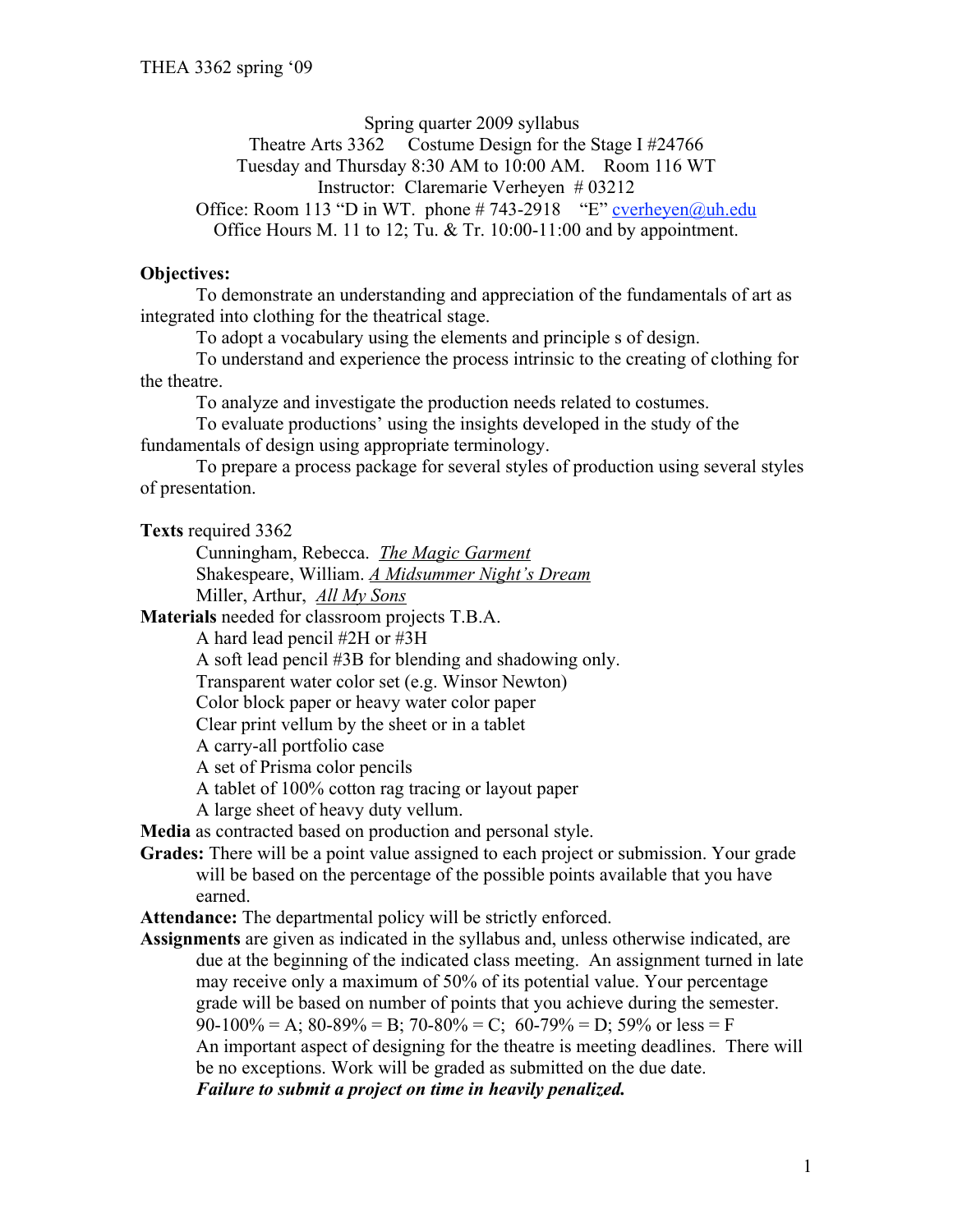**N.B.** The complete set of rough-pencil sketches, the statement of concept, the costume plot, the dressing lists, and the color layout that has been swatched and painted are due with the oral presentation of each completed project.

### **A. General guidelines for costume design assignments:**

- 1. **Paper:** Use a good grade of heavy tracing paper. (vellum drafting paper) to work out the rough presentation of your designs. A hard lead (3H) pencil and kneaded eraser will benefit your process.
- 2. Mat board or heavy water color paper for the final rendering; vellum and or tracing paper is acceptable only for the roughs. Watercolor pads, if used for final renderings, should be trimmed of all "embroidery" and cut to a standard size.
- 3. **Size**: 11 x 14 to 16 x 24 is the recommended paper.
- 4. **Color:** neutral colors such as cream, beige, gray, should b e chosen with some regard to the mood, style or historical era of the production. White backgrounds are often too harsh and distort color values.
- 5. **Continuity:** All plates for a single how should be on the same size, type and color of board or paper.
- 6. **Labeling.** Identify the plate neatly with the following information:
	- a. The title of the play,
	- b. The character,
	- c. The act and scene for which the plate is designated
	- d. The date of production
	- e. The producer
	- f. The signature of the designer should be placed at the foot of the figure.
	- g. The swatches of fabric to be used in the construction of the clothing should also be integrated into the labeling composition. It should be aesthetically pleasing to the entire composition.

## **B. The Rendering or Plate.**

- 1. **The figure** in each plate should be
	- a. 12" tall or taller
	- b. Standing, full front, or side-front opening out. Allow the era of the costume to influence the type of stance. If the back view is important sketch it lightly beside the front view. A figure interrupted in action is more interesting and impressive than a static stance.
	- c. Large enough to fit the paper with margins; a 12" figure should bit nicely on a sheet of 12x16" paper. A 14" figure on 12 x 18" and so on. Leave a slightly wider margin at the bottom of the picture than at the top. Leave attractive margins around the figure and settle the figure into some appropriate environment.
	- d. Be consistent in the size of the figures throughout the production's presentation.
	- e. Well-proportioned; an 8 head figure is recommended. Learn to draw this figure. If you don't already know how, any good drawing book will give you the basic information. The rest is practice. Practice features until you do them well. Draw the posture and gesture first; then draw the costume.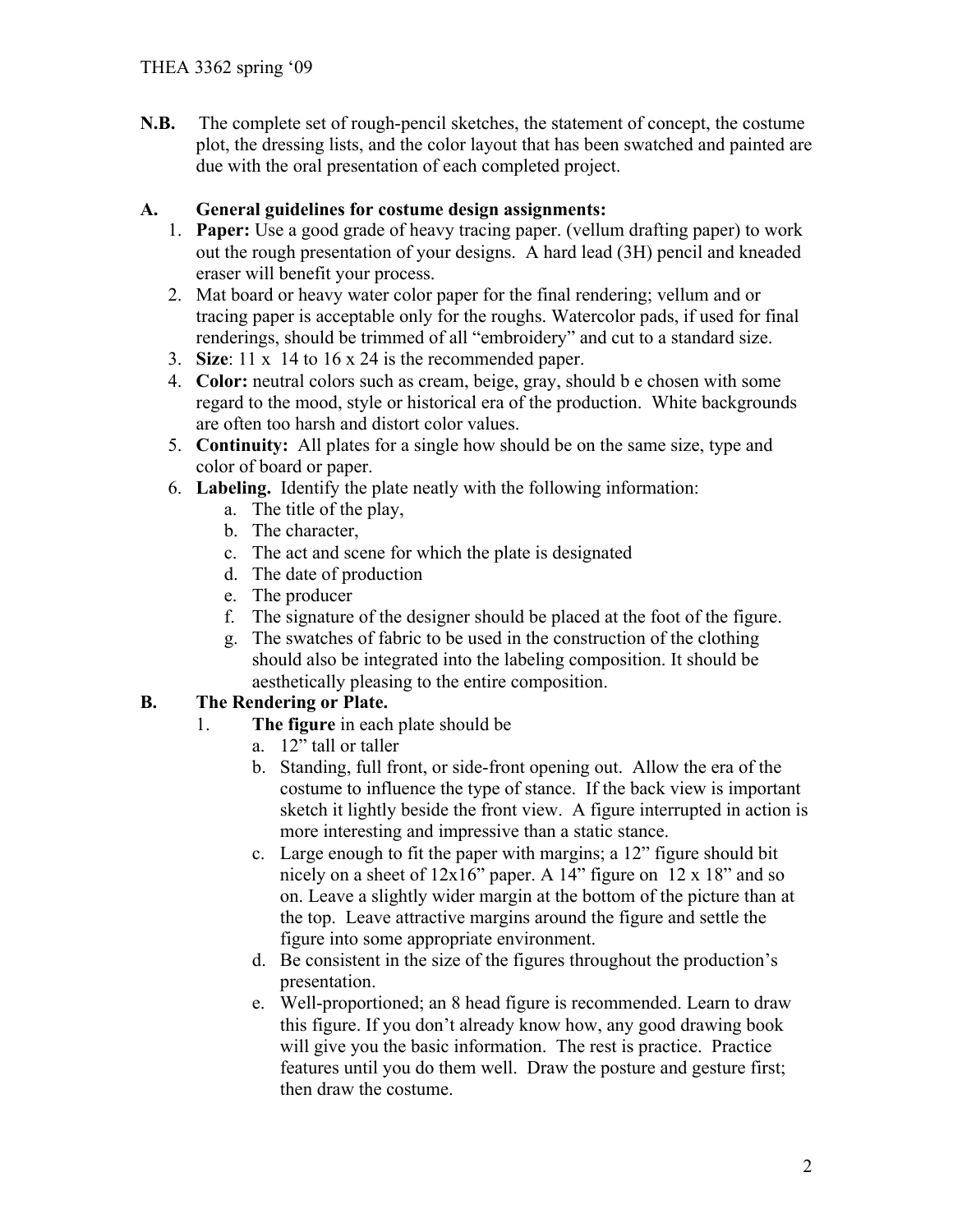- 2. The **media** should be chosen in relation to the style of the design.
	- a. Strong vibrant colors are nearly impossible with colored pencils. Use liquid dye or magic markers
	- b. Chalks and pastels create a soft blended texture
	- c. Watercolors often look sheer and transparent
	- d. Acrylics imitate the appearance of oils.
	- e. Magic markers and inks should be waterproof is utilized.
- 3. Rendering philosophy is related to function of the plate
	- a. The sketch is a means to an end
	- b. "The worn garments supporting the performer in a production."
	- c. The recommended media for graduate school portfolio review is watercolor
- 4. Life savers: .Current or past pattern books….e.g. Vogue, Simplicity, McCalls
	- a. Figure rendering books
	- b. Action figure cartoons
	- c. Coloring books
	- d. Catalogues
	- e. Tertiary costume history textbooks

## **Daily Schedule of events;**

#### **Wk/Day/Date/ Event:**

| 1. Tu. $1/20$ | Introduction; the process, the purpose the challenge.               |
|---------------|---------------------------------------------------------------------|
|               | Syllabus overview, supplies and text                                |
|               | <b>Filmstrip</b> ; Stratford Costume                                |
|               | Assignment; Read <i>The preface</i> , Chapters #1, and #2. xi-p. 46 |
|               | Discussion of costume design responsibilities and goals             |
| Tr.           | Review Cunningham's Insights.                                       |
|               | Lecture and handouts on Elements of Design                          |
|               | Quiz (25 points) on reading assignment pp. xi-46                    |
|               | Lecture on costume design. Present aspects of production            |
|               | Designer's portfolio, media and materials                           |
|               | Assignment: read Chapters $3 \& 4$ pp. 49-105                       |
|               |                                                                     |
|               |                                                                     |
| 2. Tu. 1/27   | Assignment: From assigned designer resource analyze the individual  |

- elements of design in presentational format. Type analysis, one page minimum for presentation.
	- Tr. Submit typed analysis and present highlights orally  $(25 \text{ points } \textcircled{a})$ Presentation and discussion of elements of design in relation to contemporary commercial design. Revisit fundamentals of design. Discuss in relation to Ch. 1 Addendum to analysis of print work with analysis of fundamentals relative to assigned print resource (1 page typed)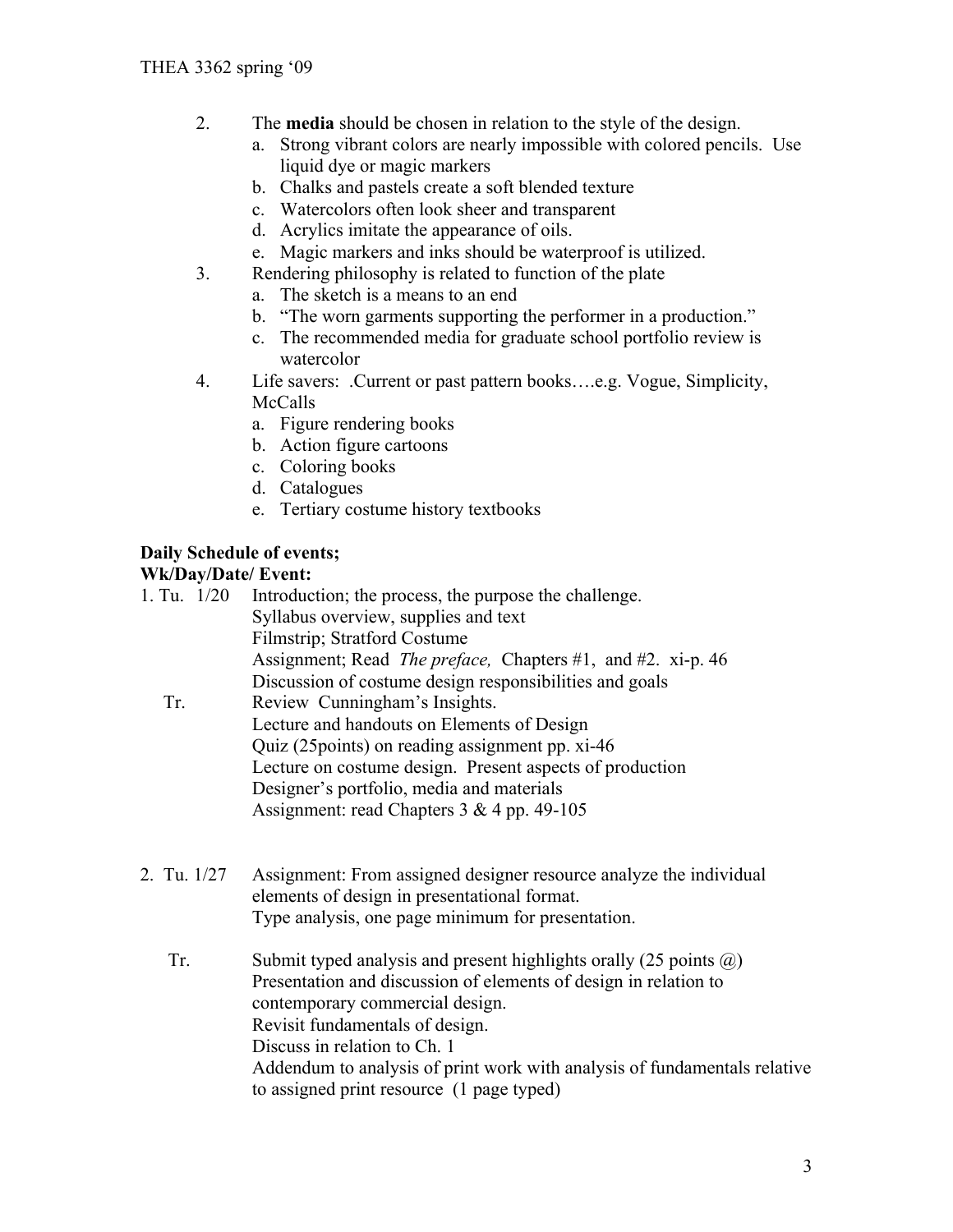| 3. Tu. $2/3$<br>Tr. | Quiz possible 50 points.<br>Discuss principles of design in clothing and costumes.<br>Review and submit assignment (25 points)<br>Assignment: Read Chapter 5 (pp. 121-144) Developing the Costume.<br>Discuss Chapter 5<br>Review Fundamentals of design.<br>Read Chapter 6 (pp.147-180) Rendering the Sketch.                                                                                    |
|---------------------|---------------------------------------------------------------------------------------------------------------------------------------------------------------------------------------------------------------------------------------------------------------------------------------------------------------------------------------------------------------------------------------------------|
| 5. Tu. 2/10         | Discuss notation diary and Chapter 6<br>Read: "All My Sons" and begin notation diary.<br>Lecture on Miller's cannon of work and theory of theatre.<br>Review reading a play and developing a concept.<br>Read the handout on examples of concepts.                                                                                                                                                |
| Tr.                 | Approaches to design. A question of style.<br>Review Anderson's chapter 3 Handout<br>Assignment: complete actor-scene chart for "All My Sons" (100 points<br>possible).<br>Attend a performance of Departmental Main Stage Production.                                                                                                                                                            |
| 6. Tu. $2/17$       | Submit actor/scene chart "All My Sons"(100 pts.)<br>Discuss Chapter 3. explore alternatives to "All My Sons"<br>Prepare a one page typed concept paper (50 points possible)                                                                                                                                                                                                                       |
| Tr.                 | Discuss concept and implications<br>Submit typed concept paper and its historical implications<br>Introduce concept of historical period overview.<br>Tricks to research anything and everything.<br>Assignment: select period and research general qualities of silhouette.<br>Begin pose and gesture figures in thumbnail format.                                                               |
| 7. Tu. 2/24<br>Tr.  | Submit preliminary animal pose and gesture images for each of the<br>principal characters (100 points).<br>Typed review due of Departmental Main Stage Production (25 pts.).<br>Continue research files and closets for selected characters.<br>Color lecture. Read selection from color control in Anderson.<br>Prepare rough layout of assigned characters. Create line drawings and<br>collage |
| 8. Tu. 3/3          | Preliminary collage of "All My Sons" (100 points possible).<br>Confirm palette for production in art, object or image.<br>Present rough layout of assigned characters.<br>Correct line drawings for next class                                                                                                                                                                                    |
| Tr.                 | Read Chapter 7 Choosing Fabric (pp. 183-203).<br>Review palette and begin texture approach.<br>Swatch roughs and add color from swatches.<br>Present corrected roughs and proposed formatted media.<br>Review and discuss costume presentation, rendering of final sketch.                                                                                                                        |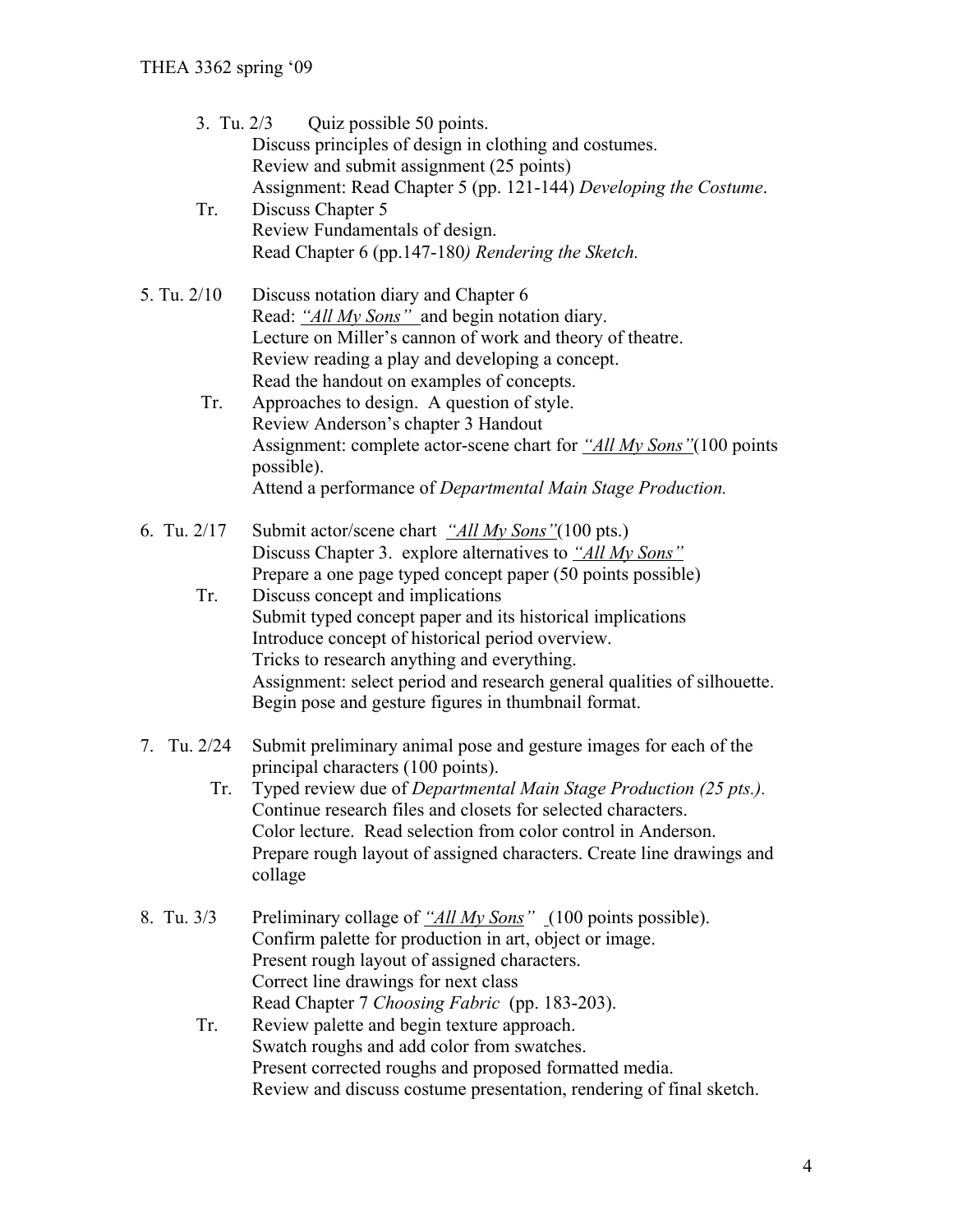Chapter 6 pp. 147-180. Prepare format for one rendering of the character of your choice.

- 9. Tu. 3/10 Present composition and media choice for one plate for *"All My Sons"*  Review and discuss costume presentation, rendering and final sketch.
	- Tr. Introduce the Shakespearean production *A Midsummer Night's Dream* Read for notation diary and prepare an actor/scene chart for Tuesday 3/25 (100 points).
- 10. Tu. 3/17 Spring Break: work on both *"All My Sons"* and *A Midsummer Night's Dream*
- 11. Tu. 3/24 Collect actor/scene chart for 100 possible points. Discuss function and insights through charting. Historical background of play and its issues, themes or ideas. Review plot vs. story. Reread for colors, concept and quiz. Special guest appearance by a director
	- Tr. Discussion of dramatic form and quiz (25 points) Review characters and prepare essence chart for Tuesday Essence categories are #1 animal, #2 color, #3 hand prop, #4 central casting, #5 texture, #6 elective. 3362: 12 principal characters, one from each category.
- 12. Tu. 3/31 Essence chart presented and submitted (100 points) Team challenge. Extra credit points available! Group discussion of significant themes and eras to support. Prepare concept statement with possible solution
	- Tr. Share concepts and discuss alternative solutions. Begin historical investigation of silhouette options Attend a performance of *Departmental Main Stage Production.*
- 13. Tu. 4/7 Present research and submit bibliography after share session Begin closets for four selected characters.
	- Tr. Research, Research, Research, Prepare preliminary line drawings for each of the assigned characters.
	- 14. Tu. 4/14 Review of *Departmental Main Stage Production* (25 points) Presentation of preliminary thumbnails or roughs (100 points). Correct line Finish swatching and visual or object for color palette
		- Tr. Begin color roughs with swatching.
		- 15. Tu. 4/21 . Process palette decisions and swatching
		- Tr. .Correct palette decisions and swatching.